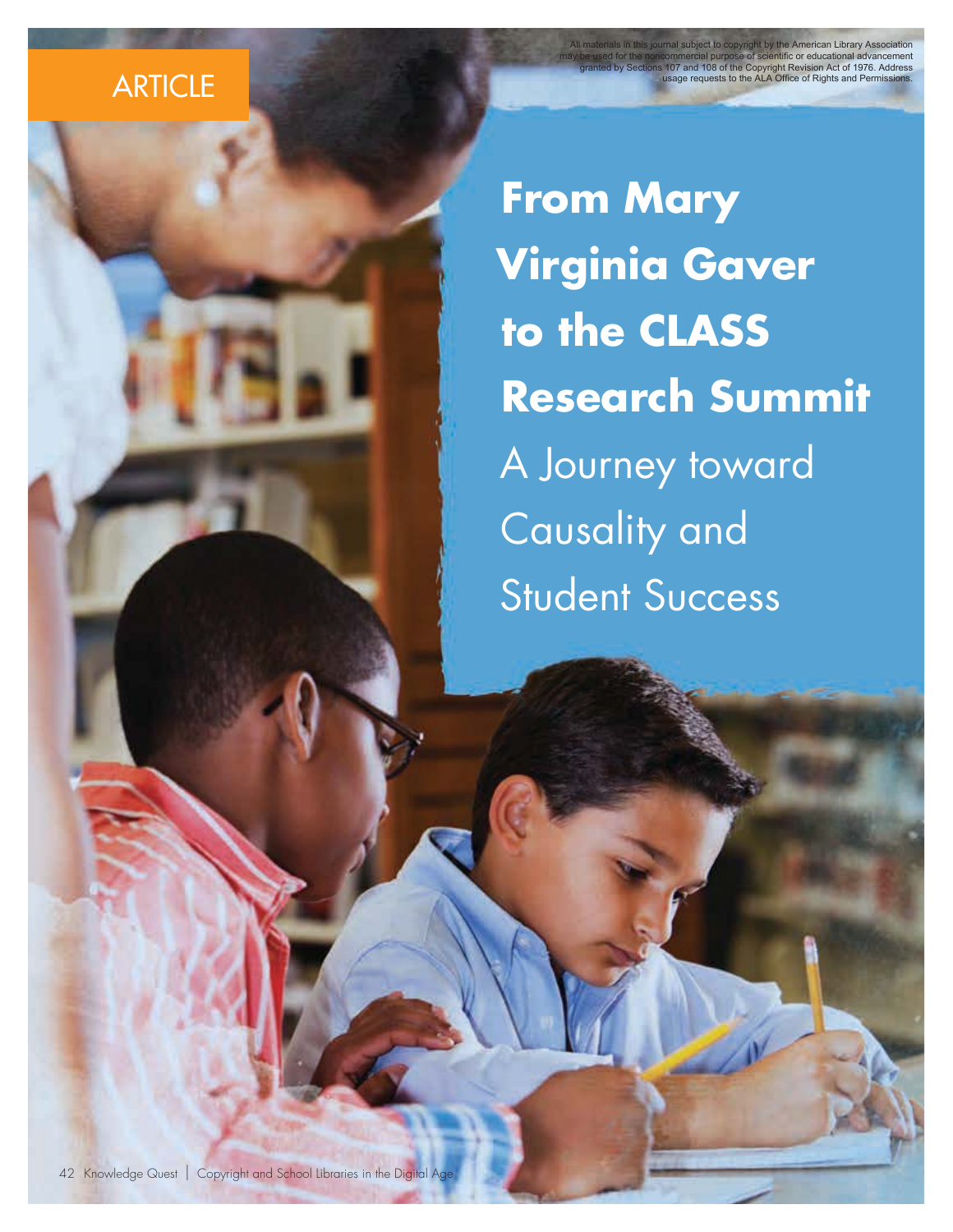All materials in this journal subject to copyright by the American Library Association may be used for the noncommercial purpose of scientific or educational advancement granted by Sections 107 and 108 of the Copyright Revision Act of 1976. Address usage requests to the ALA Office of Rights and Permissions.

**Rita R. Soulen** rsoulen@odu.edu

Since the 1950s the influence  $\bigcup$  of a full-time, certified school librarian in a school library has been positively correlated to student achievement. Mary Virginia Gaver's 1963 study report *Effectiveness of Centralized Libraries in Elementary Schools* is the publication that set school library research in motion. This pioneer research investigating the effect of school libraries on elementary reading scores was one of the first to relate achievement tests to the presence of a school library and certified school librarian (Dickinson 2005). Since then, a foundation of twenty-five correlational studies have clearly established this connection between school libraries, certified school librarians, quality school library programs, and student academic achievement (Scholastic 2016).

> *By defining the emerging roles of the school librarian in the digital age, we can implement professional practice that drives educational achievement.*

However, more than fifty years later we still understand little about how the practices of school librarians *cause* student success. Efforts are under way to generate causal research on the influence of school libraries and school librarians on student achievement. By defining the emerging roles of the school librarian in the digital age, we can implement professional practice that drives educational achievement.

Mary Virginia Gaver (1906–1991) was born into the analog world of linear physical data. Early in the twentieth century Gaver advocated for school libraries and sought to discover how school librarians and school library programs impact student achievement. Before Gaver entered the field of research, school librarians counted books, staffing levels, and hours open. But Gaver asked the difficult question: What do we do in the school library that makes a difference to the intellectual development of our students? To put a finer point on it, "Gaver turned the attention of the field from counting the resources as proof of effectiveness to looking at the student learning that was the result of the use of those resources under the direction of a skilled school librarian" (Dickinson 2015). *Mary Virginia Gaver understood that access to a real school library was vital to the education of young students.*

#### **Biography**

Mary Virginia Gaver understood that access to a real school library was vital to the education of young students. As a child she canvased door-to-door with her mother and brother to raise funds to buy books for the elementary school in their small mill village of Danville, Virginia. Gaver later served as an English teacher and in 1928 became the librarian at the local high school. She trained as a librarian through the District of Columbia Public Library, eventually earning a bachelor's degree in library science in 1932 and a Master's degree in library science in 1938, both from Columbia University. Gaver brought direct experience to the education of school librarians, teaching at the University of Virginia, Emory University, and Trenton State Teacher's College. She opened the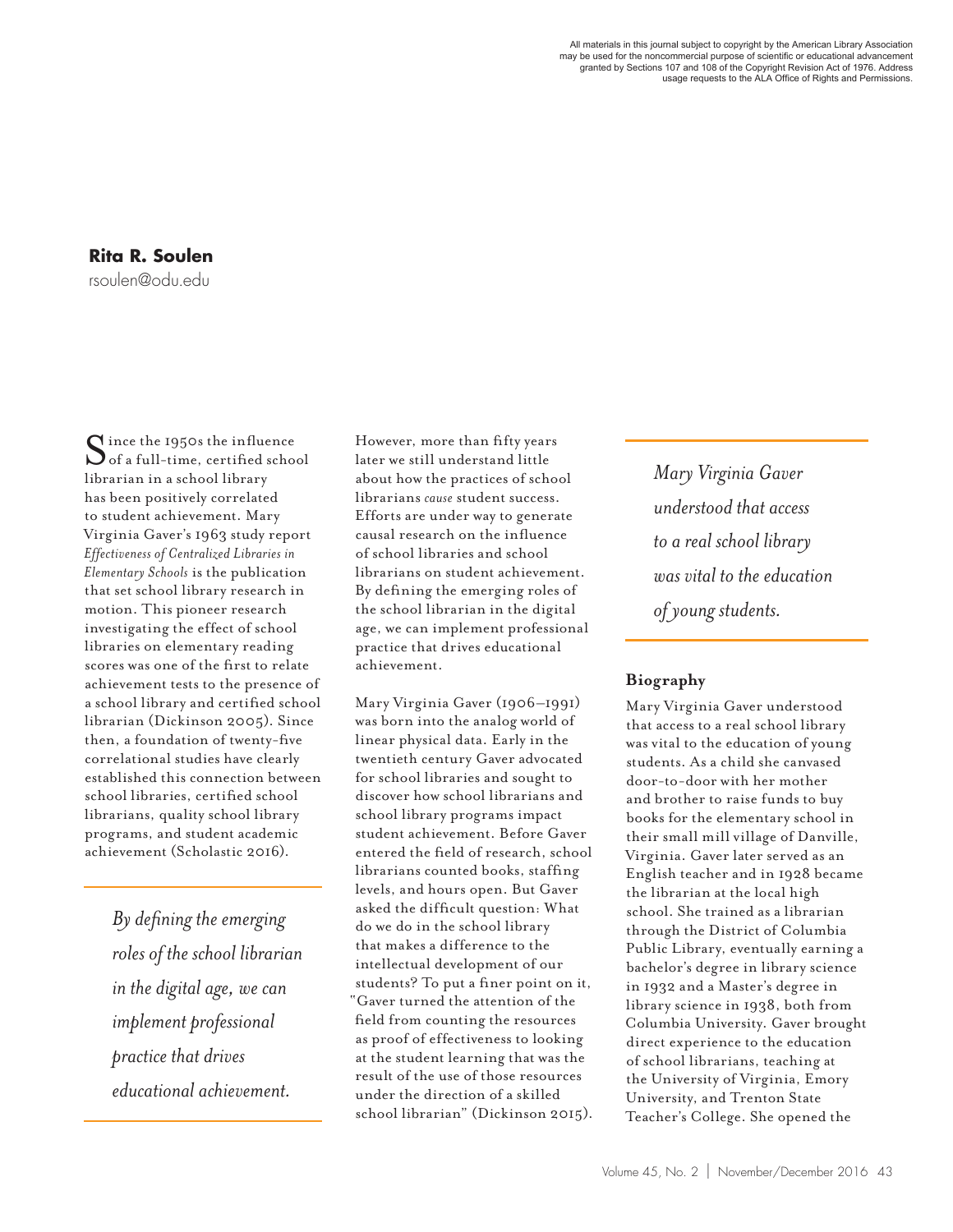*Figure 1. Library categories in Gaver's landmark study. (Gaver 1963)*

| <b>Six Selected Schools</b>                                                                                                                                                                                       |                                                                                                                                           |                                                                                                                                                                                                                 |
|-------------------------------------------------------------------------------------------------------------------------------------------------------------------------------------------------------------------|-------------------------------------------------------------------------------------------------------------------------------------------|-----------------------------------------------------------------------------------------------------------------------------------------------------------------------------------------------------------------|
| Schools $A \& B^*$                                                                                                                                                                                                | Schools C & D                                                                                                                             | Schools E & F                                                                                                                                                                                                   |
| <b>Category III</b>                                                                                                                                                                                               | <b>Category II</b>                                                                                                                        | Category I                                                                                                                                                                                                      |
| School Library Directed by<br>Certified Librarian                                                                                                                                                                 | Centralized Collection Staffed by<br>Non-Librarian                                                                                        | Classroom Collection                                                                                                                                                                                            |
| An organized central collection of books and<br>other materials, broad in variety and content,<br>housed in a room in a school for the use of<br>students and teachers and under the direction<br>of a librarian. | A "transitional model" such as a central<br>collection administered by a teacher in<br>addition to teaching duties or by a PTA<br>member. | A semi-permanent or temporary collection of<br>books deposited in a classroom by a public<br>or school library or by the bookmobile,<br>and/or a teacher-built collection kept<br>permanently in the classroom. |

\* Educational gain between fourth and sixth grades and the test of library skills differentiated in favor of the school library category.

graduate library school at Rutgers University in 1954 (Gaver 1988). She further influenced the field of school librarianship by serving as president of the American Association of School Librarians (1959–1960) and the American Library Association (1966–1967).

## **The Study**

At the close of the 1950s, the need became apparent "to convince school administrators that a real school library was an essential for a good elementary program" (Gaver 1963, 129). To find evidence, Gaver launched her landmark study, the results of which were published in book form in 1963 as *Effectiveness of Centralized Libraries in Elementary Schools*. The initial study, intended as a preliminary to a larger study, set out to develop measures of the relationship between library service and educational achievement. To do this Gaver carefully chose six schools that represented three library categories (see figure 1). She selected (I) two schools with only collections of books deposited in a classroom, (II) two schools with a centralized collection monitored by a non-librarian, and (III) two schools with school libraries, which

she defined as "An organized central collection of books and other materials, broad in variety and content, housed in a room in a school for the use of students and teachers and under the direction of a librarian" (Gaver 1963, 1).

Gaver's ground-breaking study found that schools with school libraries and school librarians (schools A and B) showed higher educational gains, defined as improved scores on the Iowa Test of Basic Skills (ITBS) from fourth through sixth grades. Findings also differentiated in favor of the school library category based on the test of library skills that she developed for this study (Gaver 1963). Gaver's evidence also showed that the library provision of the school (classroom library, central collection, or school library) is related to the amount

that children read. Children in schools with school libraries read twice as much as those in schools with centralized collections (but no librarian) and three times as much as those in schools with only classroom collections (Gaver 1963).

But *Effectiveness of Centralized Library Service in Elementary Schools* was more than an examination of achievement scores. Gaver developed several instruments and looked at a variety of dimensions of library service. Her findings showed a clear differentiation in favor of the school library category for collection of materials, accessibility, and the volume of library-related activities. Her findings also showed in favor of the school library category for mastery of library skills, in addition to the amount of reading and gains in ITBS scores (Gaver

*Mary Virginia Gaver conducted the first correlational research in the field of school libraries. Many in our field trace the beginning of the search for proof that effective school libraries impact student learning to her study published just over fifty years ago.*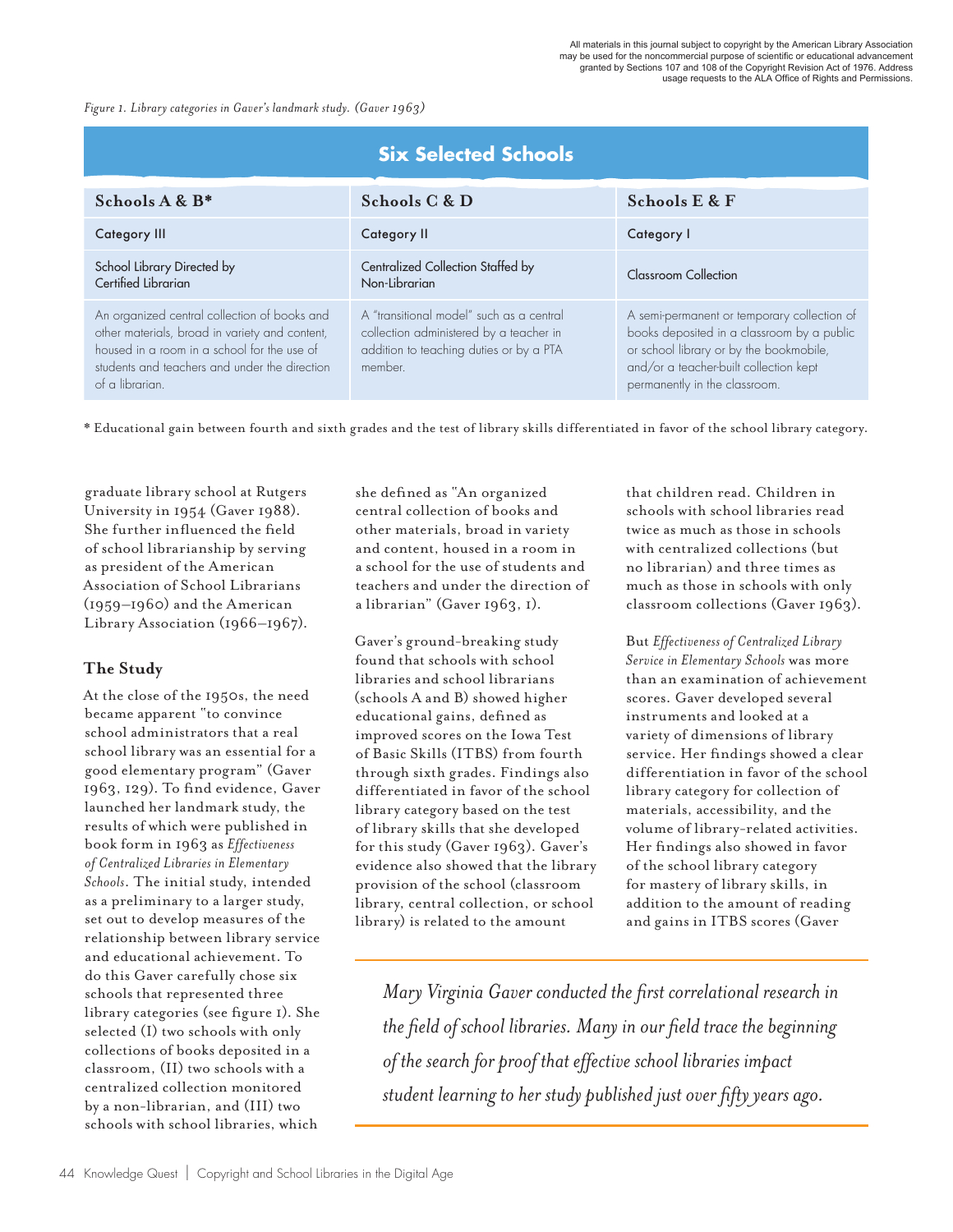*Ideally, future research related to school libraries will incorporate strong causal research designs while integrating best practice with theory and policy.*

1963). This initial study, which she labeled "Phase I," was intended as a "fishing expedition." The findings that school libraries and school librarians influence student achievement were so conclusive that Gaver did not extend the study. Without the need for further study Phase II never came to fruition (Gaver 1988).

### **Impact on Our Field**

Mary Virginia Gaver conducted the first correlational research in the field of school libraries. Many in our field trace the beginning of the search for proof that effective school libraries impact student learning to her study published just over fifty years ago. While conducting her study she developed measures of the effectiveness of school library programming and the positive influence of a certified school librarian. Although her study addressed a small sample size, she demonstrated that improved student achievement correlated with the presence of a school library staffed by a certified school librarian. Gaver was the first to research the activities in libraries that contribute to student success.

The work of Mary Virginia Gaver is important to us in today's digital environment in school libraries. In many ways the state studies evidencing the positive effect of school libraries on student achievement are descended from Gaver's work and provide a strong exploratory research base (AASL 2014). Beginning with the first Colorado Study (Lance, Welborn, and Hamilton-Pennell 1993),

the Library Research Service's School Library Impact Studies have shown that school libraries have a profound positive impact on student achievement (Library Research Service 2016). More than twenty-five of these studies have clearly established a correlational link between school librarians and school library programs, and student success (AASL 2014).

Today's digital environment allows us to display effects that were never possible in Gaver's analog world. Recent efforts to establish causality have been mounting. In April 2014 the American Association of School Librarians held a national forum funded, in part, by a grant from the Institute of Museum and Library Services. The purpose of this summit was "to articulate a research agenda and investigate causal phenomena in school library instruction, resources and services" (Habley 2014). The resulting white paper, *Causality: School Libraries and Student Success (CLASS),* proposed "a progression of research methods and projects that will support efforts toward theory building, exploratory research, and demonstration research" and "outline mechanisms by which a community of scholars can be cultivated and nurtured toward furthering the research agenda and its activities" (AASL 2014).

A second research summit was held in Washington, DC, in April 2016. The CLASS Summit II sought to deepen the research by bringing "a national focus and agenda to research surrounding causal evidence that school libraries make

positive contributions to student achievement." Fifty participants, including thirty professors and twenty doctoral students, worked to establish "an ongoing national research summit to ensure continuous [strides] in school library causal research" (Habley 2016).

The AASL CLASS Summit II had an innovative format. Participants prepared papers describing their research vexations and ventures. Each came to the table with a sketch of the research problems currently occupying their minds and the ways they planned to investigate these problems. Colleagues with similar research interests grouped together to discuss ways to introduce causal research into the process. As a NxtWave scholar and doctoral student, I had the privilege of participating in this trail-blazing event hosted at the American Library Association offices in northwest Washington, DC. A day-long discussion led by Dr. Shana Pribesh of Old Dominion University centered on causal research design using the PICO (Participants Intervention Control Outcome) model. Like Gaver, Pribesh asked the hard question: "How do you isolate the effect of the school librarian when the influence of the school library is diffuse?" To show causal relativity, she recommended using a control group, either artificial or naturally occurring, and careful temporal order of treatment before outcome to be sure that the cause precedes the effect. Dr. Pribesh discussed different research models that could be used, including the use of a control group, or, when that is not possible, using matched samples.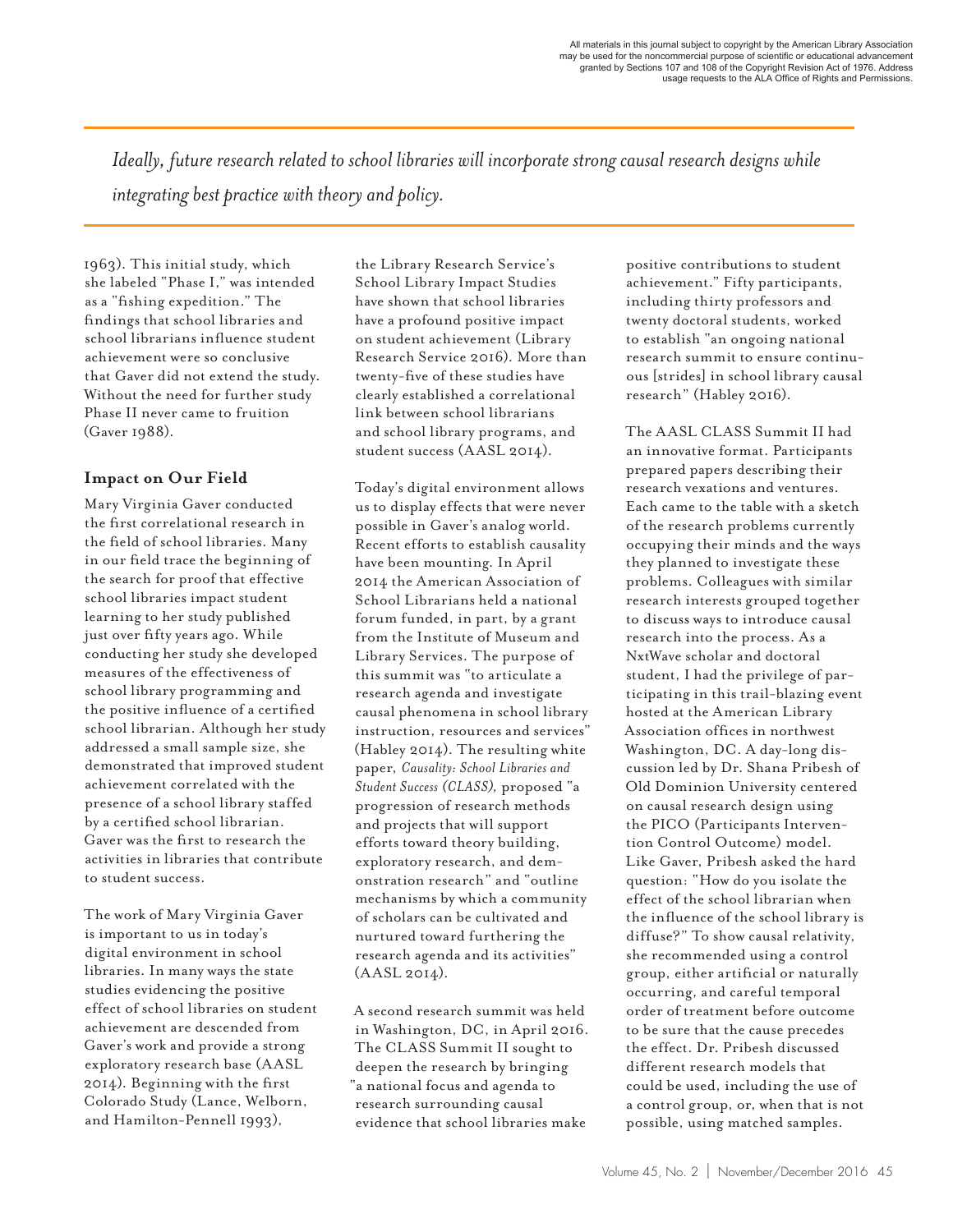

Ideally, future research related to school libraries will incorporate strong causal research designs while integrating best practice with theory and policy.

# **Future of School Library Research**

Mary Virginia Gaver would be proud to know that so many have followed in her footsteps. Her ground-breaking correlational research has led, by way of the state studies, to establishing the positive impact of school libraries and school librarians on student achievement. Researchers now turn to establishing "a causal relationship between the work of effective state-certified school librarians and the creation of motivated, engaged, and agile learners" (AASL 2014, 5). This goal can be accomplished by using certain experimental and quasiexperimental methods. Quantitative methods such as randomized control trials, time-series designs, and matching studies will isolate the effects of school librarians and strong school library programs, and allow for causal description. Addi-

*From the linear analog world of Mary Virginia Gaver to today's hyperlinked digital environment, school library research has evolved from finding correlational relationships to uncovering the causes of student success.*

tional qualitative methods will allow for a causal explanation. By developing an action-research agenda, researchers intend to codify theory about school libraries and school librarians, identify and test best practices, and measure large-scale impact (AASL 2014).

From the linear analog world of Mary Virginia Gaver to today's hyperlinked digital environment, school library research has evolved from finding correlational relationships to uncovering the causes of student success. Future research will allow for highdefinition characterization of the emerging roles of school librarians and their professional actions that drive student achievement. This integration of theory and practice will launch us into new worlds of research-driven practice.



#### **Rita R. Soulen** *is*

*a school librarian for Norfolk Public Schools in Virginia. She is also a NxtWave Scholar in the* 

*PhD Curriculum and Instruction Program at Old Dominion University and adjunct faculty serving as a supervisor of student teachers.*